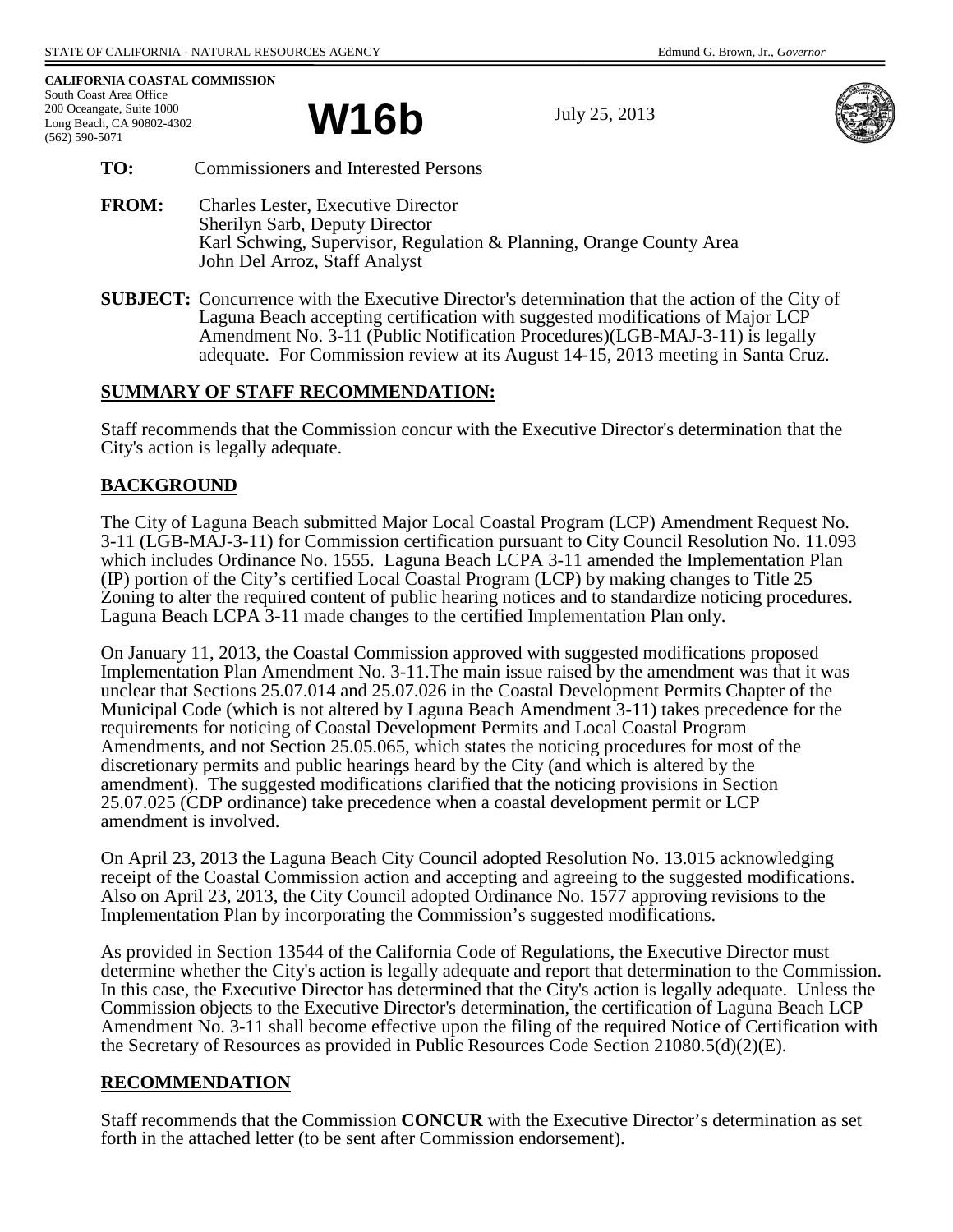CALIFORNIA COASTAL COMMISSION South Coast Area Office 200 Oceangate, Suite 1000 Long Beach, CA 90802-4302 (562) 590-5071

August XX, 2013



John Montgomery Director of Community Development 505 Forest Ave Laguna Beach, CA 92651

Re: Effective Certification

City of Laguna Beach Local Coastal Program Amendment No. 3-11 (LGB-MAJ-3-11) (Notification Procedures)

Dear Mr. Montgomery:

We are pleased to notify you that on August XX, 2013, the Commission concurred with the Executive Director's determination that the action of the City of Laguna Beach accepting certification of Local Coastal Program (LCP) Amendment No. 3-11 (LGB-MAJ-3-11) with suggested modifications was legally adequate. Therefore, the LCP amendment will be fully effective upon filing of the notice of the Commission's certification with the Secretary of the Resources Agency as provided by Public Resources Code Section 21080.5(d)(2)(E).

City of Laguna Beach LCP Amendment 3-11 was submitted for Commission certification pursuant to City Council Resolution No. 11.093. Laguna Beach LCPA 3-11 reflects the changes to the Implementation Plan reflected in Ordinance No. 1555, as modified by the approved suggested modifications.

On January 11, 2013, the Commission approved LCP Amendment No. 3-11 with suggested modifications. On April 23, 2013, the Laguna Beach City Council adopted Resolution No. 13.015 acknowledging receipt of the Coastal Commission action and accepting and agreeing to the suggested modifications. On April 23, 2013, the City Council adopted Ordinance No. 1577 amending the Local Coastal Program Implementation Plan by incorporating the modifications suggested by the Commission. On August XX, 2013, the Commission concurred with the Executive Director's determination that the City Council's acceptance of the Commission's suggested modification was legally adequate.

On behalf of the Coastal Commission, I would like to congratulate the City on the completion of LCP Amendment 3-11. If you have any questions, please contact John Del Arroz at our Long Beach office at (562) 590-5071.

Sincerely,

Teresa Henry District Manager

cc: Ann Larson, Planning Manager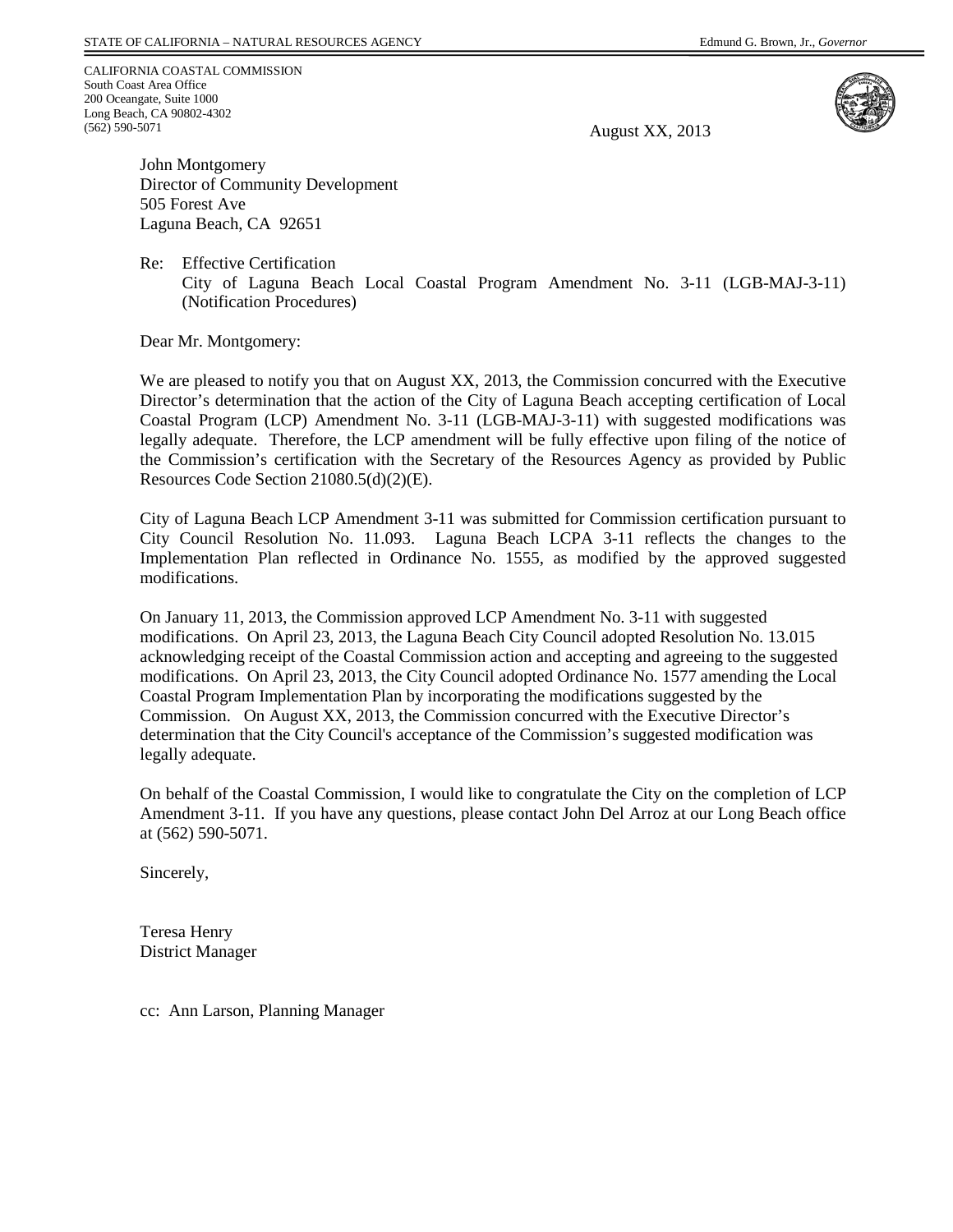

RECEIVED South Coast Region

MAY 1 4 2013

CALIFORNIA **COASTAL COMMISSION** 

May 13, 2013

Karl Schwing California Coastal Commission 200 Oceangate, Suite 1000 Long Beach, CA 90802-4302

Subject: Local Coastal Program Amendment No. LGB-MAJ 3-11 (Public Notice of Discretionary Permits or Applications)

Dear Karl:

On April 23, 2013, the City Council approved Ordinance No. 1577 that includes the Coastal Commission suggested modifications to the City's Implementation Plan dealing with public notice of discretionary permits and applications and approved Resolution 13.015 requesting certification that the modifications are consistent with the Coastal Commission's action on January 11, 2013.

If you need any further information, please call me at (949) 497-0320.

Sincerely,

Karson

Ann Larson Planning Manager **Community Development** 

Attachment

cc: Community Development Director File

LAGUNA BEACH, CA 92651 TEL (949) 497-3311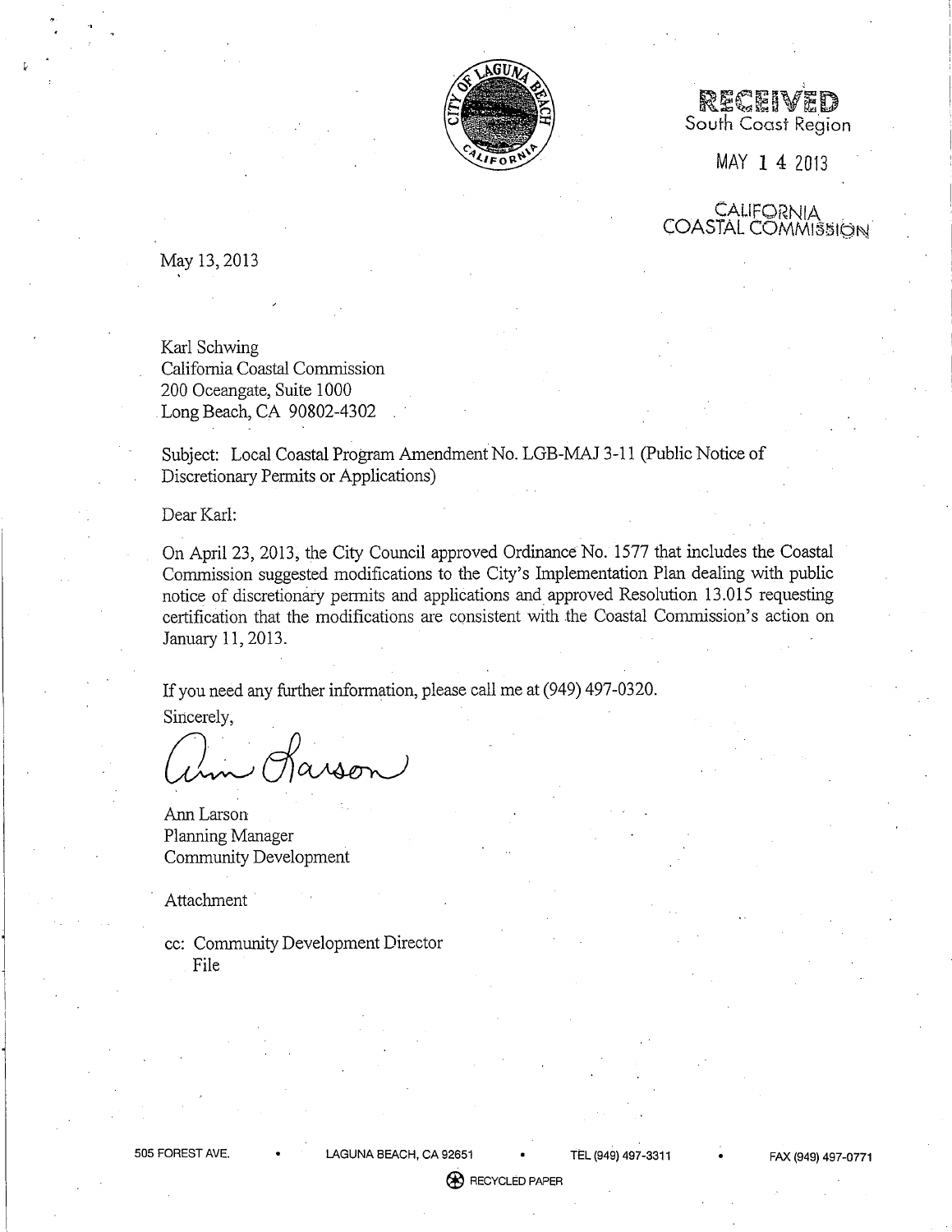## **RESOLUTION NO. 13.015**

1

 $\overline{2}$ 

3

4

 $\overline{5}$ 

6

7

8

9

10

11

12

13

14

15

 $\vert 16 \vert$ 

17

18

19

20

21

22

23

24

25

26

27

28

## A RESOLUTION OF THE CITY COUNCIL OF THE CITY OF LAGUNA ADOPTING LOCAL COASTAL **BEACH. CALIFORNIA PROGRAM** AMENDMENT 11-08 AND REQUESTING ITS CERTIFICATION BY THE **CALIFORNIA COASTAL COMMISSION**

**WHEREAS**, after notice duly given pursuant to Government Code Section 65090 and Public Resources Code Sections 30503 and 30510, the Planning Commission of the City. of Laguna Beach held at least one public hearing to consider the adoption of Laguna Beach Local Coastal Program Amendment 11-08; and

**WHEREAS**, the City Council, after giving notice as prescribed by law, held at least one public meeting regarding the proposed Laguna Beach Local Coastal Program Amendment 11-08, and the City Council finds that the proposed amendment is consistent with the Certified Laguna Beach Coastal Land Use Plan and Chapter 6 of the California Coastal Act; and

**WHEREAS**, the City Council of the City of Laguna Beach intends to implement the Local Coastal Program in a manner fully consistent and in conformance with the California Coastal Act;

NOW, THEREFORE, the City Council of the City of Laguna Beach does hereby resolve as follows:

SECTION 1. That the Laguna Beach Local Coastal Program Amendment 11-08 is hereby approved, consisting of Ordinance No. 1577 pertaining to amendments to Title  $25 -$ Copies of the aforesaid Ordinance are attached hereto as Exhibit A, and are Zoning. incorporated by this reference as though fully set forth herein.

SECTION 2. That the California Coastal Commission is hereby requested to consider, approve and certify Laguna Beach Local Coastal Program Amendment No. 11-08.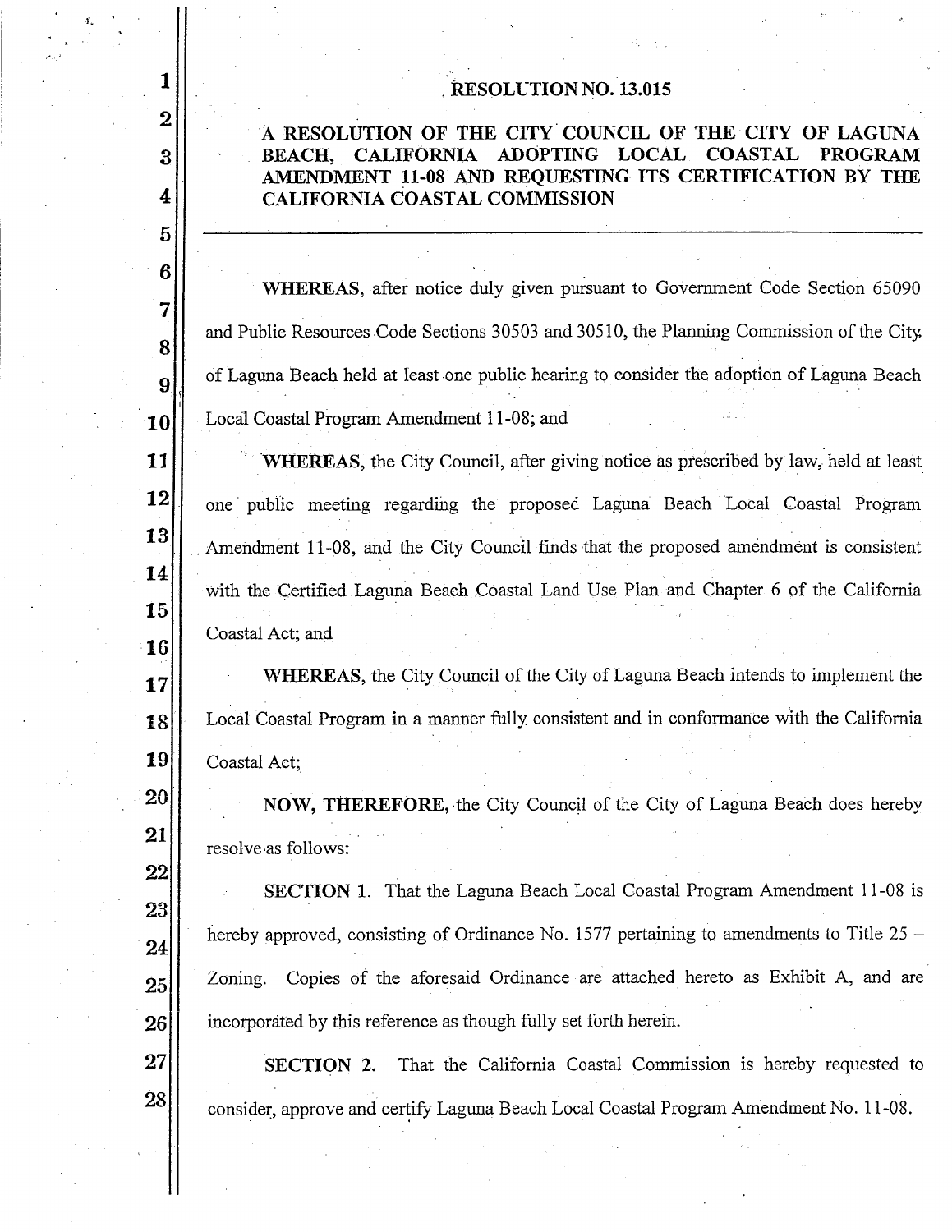$\mathbf{1}$ That pursuant to Section 13551(b) of the Coastal Commission SECTION 3.  $\overline{2}$ Regulations, Laguna Beach Local Coastal Program Amendment No. 11-08 will automatically 3 take effect immediately upon California Coastal Commission approval, as provided in Public  $\overline{\mathbf{4}}$ Resources Code Sections 30512, 30513 and 30519. 5 6 ADOPTED this 23<sup>rd</sup> day of April, 2013. 7  $\dot{8}$ 9 10 ATTEST: 11 12 o O Veo 13 City Clerk 14 I, LISETTE CHEL-WALKER, City Clerk of the City of Laguna Beach, California, 15 do hereby certify that the foregoing Resolution No. 13.015 was duly adopted at a Regular 16 Meeting of the City Council of said City held on April 23, 2013, by the following vote: 17 COUNCILMEMBER(S): Whalen, Iseman, Dicterow, Pearson, Boyd AYES: 18 NOES: COUNCILMEMBER(S): None 19 ABSENT: COUNCILMEMBER(S): None 20 21 22 City Clerk of the City of Laguna Beach, CA 23 24 25 26 27 28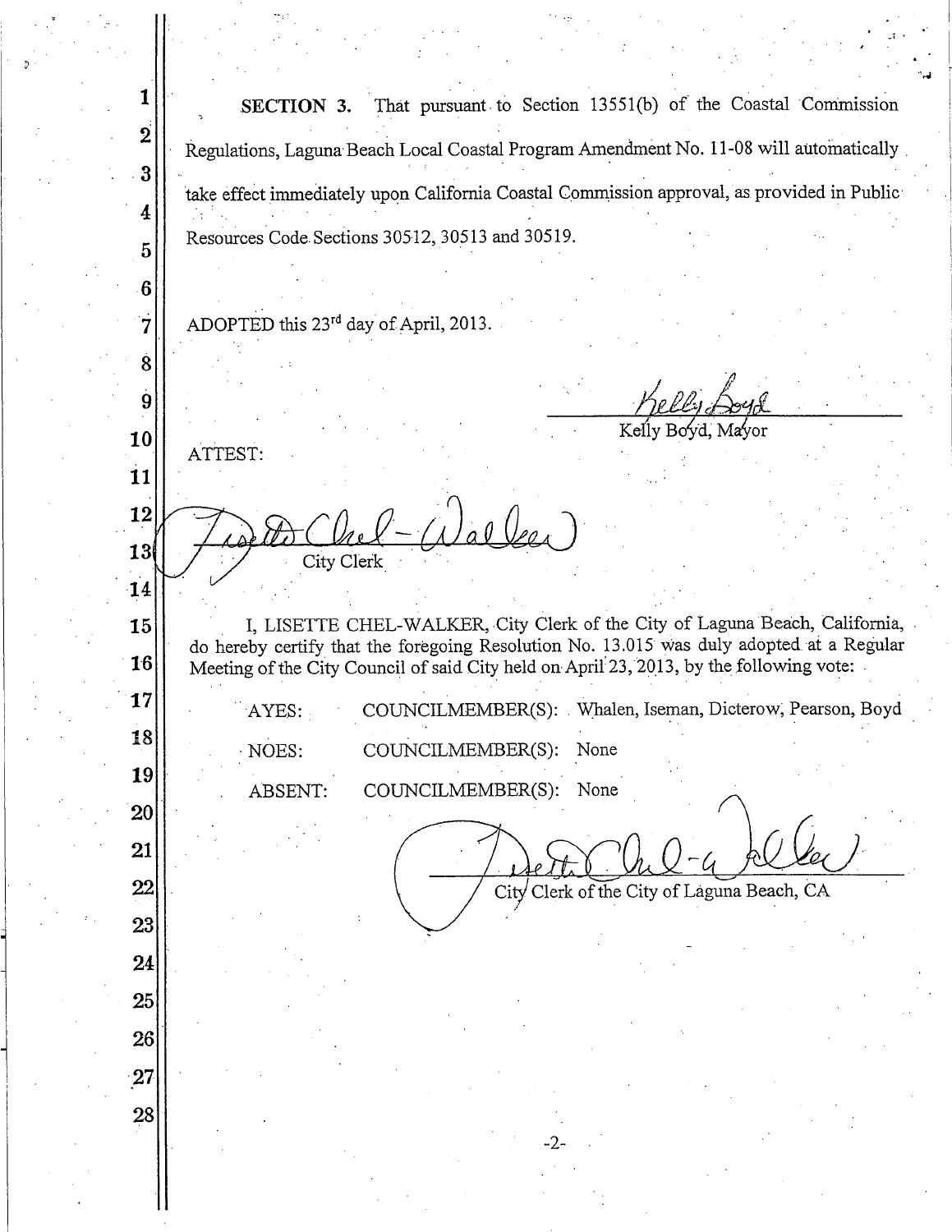RECEIVED South Coast Region

**ORDINANCE NO. 1577** 

JUL 8 2013

#### AN ORDINANCE OF THE CITY COUNCIL OF THE CITY OF LAGUNA CALIFORNIA BEACH AMENDING THE LAGUNA BEACH MUNICIPAL CODE COASTAL COMMISSIONLATING **PUBLIC** T<sub>O</sub> **NOTICE** ÓF **DISCRETIONARY** DEVELOPMENT PERMITS OR APPLICATIONS.

The City Council of the City of Laguna Beach does hereby ORDAIN as follows:

**SECTION 1:** Section 25.05.065 ("Public Notice") of the Laguna Beach Municipal Code is hereby amended to read in its entirety as follows:

### Public Notice. 25.05.065

It is the intent and purpose of this section to provide  $(A)$ Intent and Purpose. standardized noticing procedures for discretionary permits or applications which require a public notice, except that if a Coastal Development Permit is required pursuant to Section 25.07, noticing for that type of permit shall instead be carried out through the public notice provisions of Section 25.07.014.

Public Hearing. A public hearing shall be held by the approval authority (Director (B) of Community Development, Design Review Board/Board of Adjustment, Planning Commission and/or City Council) prior to a decision on a development entitlement permit or application as specified or required in the Laguna Beach Municipal Code and California State law. Public hearings shall require public notice as specified below.

Content of Public Hearing Notices. All public hearing notices that are mailed,  $(C)$ posted or published for a proposed project shall contain the information listed below.

1. Time, date, address and location of the hearing.

2. Name of the approval authority holding the hearing.

3. A description of the proposed development and its proposed location.

4. The environmental determination.

5. The name, title, telephone and email address of a staff contact person.

6. All related project case numbers, and project name, if any.

7. The project applicant's name.

8. A statement, if applicable, of whether the proposed project is located within the Coastal Zone and appeal procedure; see the Coastal Development Permit noticing requirements specified in Municipal Code Section 25.07.014, and Section 25.07.020 for Emergency Coastal Development Permit.

 $(D)$ Mailing of Public Hearing Notices. Except as noted below, all public hearing notices shall be sent by mail not less than 10 calendar days prior to the date of the public hearing. Administrative Design Review public hearing notices shall be sent by mail not less than 14 calendar days prior to the date of the public hearing. Design Review public hearing notices shall be sent by mail not less than 28 calendar days prior to the date of the public hearing. Public hearing notices shall be mailed to:

1. The project applicant.

2. The property owner or the owner's duly authorized agent.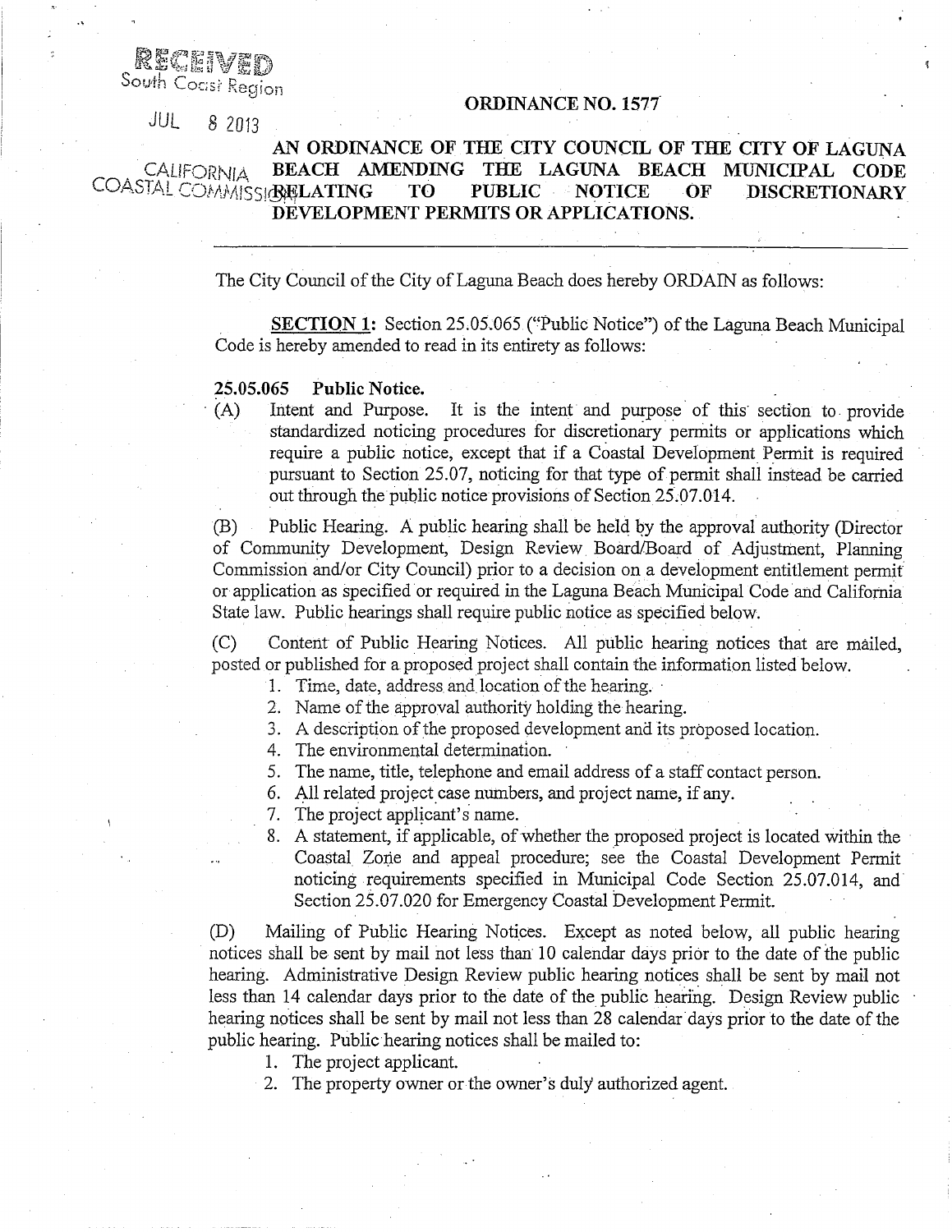3. Each property owner located within 300 feet of the property line of the project site. The list of property owners shall be obtained from the latest equalized Orange County assessment roll and may include any subsequent ownership changes recorded with the County.

4. Each apartment and commercial tenant located within the project site or 100 feet of the property line of the project site.

- 5. All homeowners' and master community associations governing property within 300 feet of the property line of the project site.
- 6. Any person or organization that has filed within 6 months prior to the public hearing a written request for public notice.
- 7. The California Coastal Commission when processing a Coastal Development Permit or Local Coastal Program amendment.
- 8. Any adjacent City or County jurisdiction that may be affected by the proposed project.
- 9. Any local agency or district (such as water, sewer or school) that may be affected by the proposed project.

If the number of owners to whom public notice would be mailed is greater than 1,000 then, in-lieu of mailed public notice, the City may provide public notice by placing a display advertisement of at least one-eighth page size in a newspaper of general circulation within the City at least 10 calendar days prior to the hearing. The City's failure to provide notice as described in this section shall not be grounds for invalidation of any permit decision, provided that for projects requiring a Coastal Development Permit, the City has completely complied with all notification procedures as required in Section 25.07.014. A failure to comply with the noticing requirements in Section 25.07.014 may delay the finality of the City's decision on a Coastal Development Permit application.

(E) Posting of Public Hearing Notices. Notice of a public hearing shall be posted on the project site not less than 10 calendar days prior to the date of the public hearing for Administrative Use Permit, Conditional Use Permit, Design Review, General Plan Amendment (for specific property), Heritage Tree, Revocation, Rezone, Street Abandonment, Subdivision (parcel or tentative tract map), Temporary Use Permit (decided by the Planning Commission) and Variance applications.

Publication of Public Hearing Notices. Notice of public hearing shall be published  $(F)$ in a newspaper of general circulation within the City at least 10 calendar days prior to the hearing for Appeal (of an entitlement decision of the Design Review Board/Board of Adjustment, Director of Community Development or Planning Commission), Demolition of a Historic Register structure, General Plan Amendment, Local Coastal Program Amendment, Revocation, Rezone, Street Abandonment, Subdivision (parcel or tentative tract map), Variance (decided by the Design Review Board/Board of Adjustment or Planning Commission) and Zoning Ordinance Amendment applications.

SECTION 2: Section 25.05.020(C) (Administrative Use Permit Procedure "Public" Notice") of the Laguna Beach Municipal Code is hereby amended to read in its entirety as follows:

Public Notice. Public notice shall be subject to the provisions of Section 25.05.065  $(C)$ except that if a Coastal Development Permit is required pursuant to Section 25.07, noticing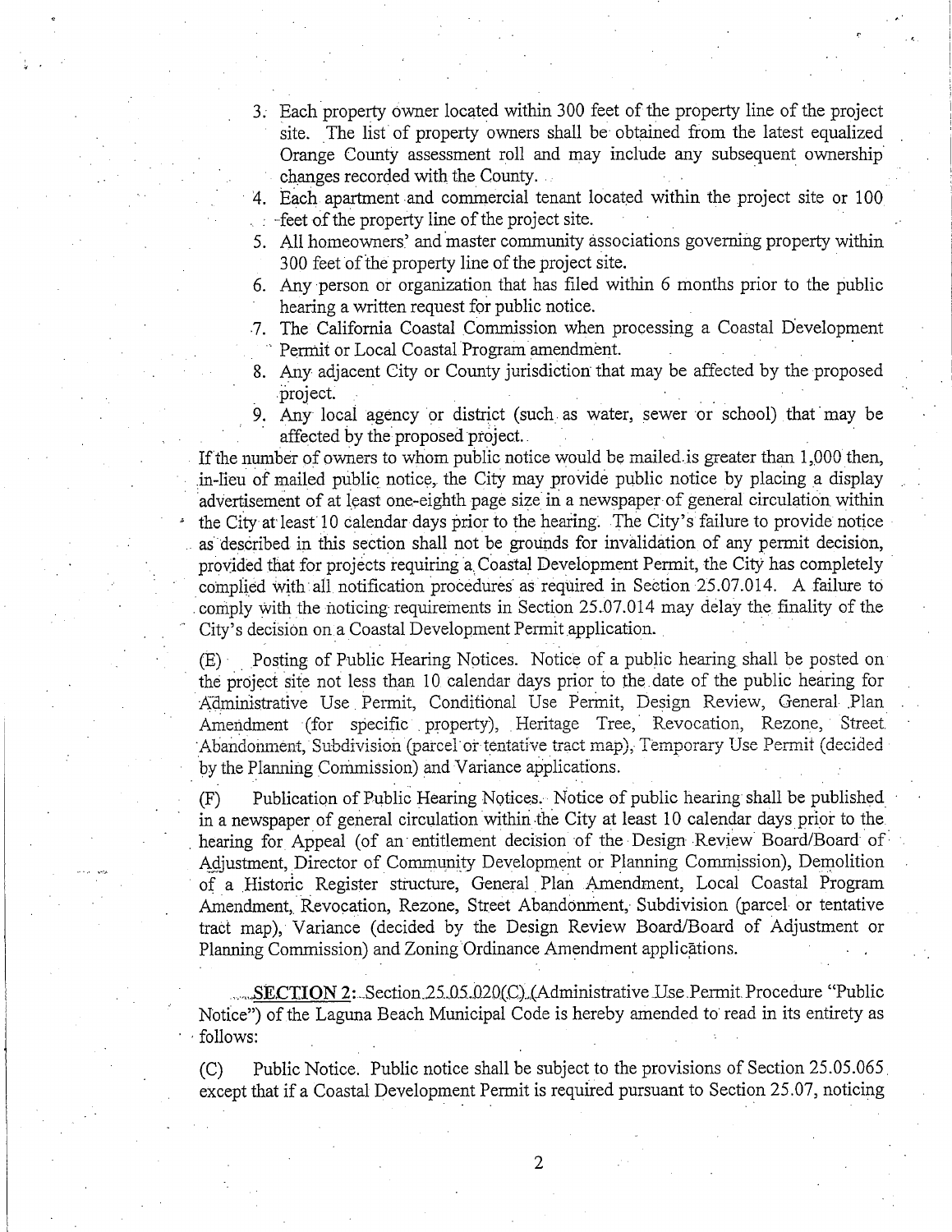for that type of permit shall instead be carried out through the public notice provisions of Section 25.07.014.

**SECTION 3:** Section 25.05.025(D) (Variances "Public Notice") of the Laguna Beach Municipal Code is hereby amended to read in its entirety as follows:

Public Notice. Public notice shall be subject to the provisions of Section 25.05.065.  $(D)$ except that if a Coastal Development Permit is required pursuant to Section 25.07, noticing for that type of permit shall instead be carried out through the public notice provisions of Section 25.07.014.

SECTION 4: Section 25.05.030(D) (Conditional Use Permits "Public Notice") of the Laguna Beach Municipal Code is hereby amended to read in its entirety as follows:

Public Notice. Public notice shall be subject to the provisions of Section 25.05.065,  $(D)$ except that if a Coastal Development Permit is required pursuant to Section 25.07, noticing for that type of permit shall instead be carried out through the public notice provisions of Section 25.07.014.

SECTION 5: Section 25.05.035(E) (Temporary Use Permits "Public Notice") of the Laguna Beach Municipal Code is hereby amended to read in its entirety as follows:

Public Notice. All Temporary Use Permit applications referred to the Planning  $(E)$ Commission shall be subject to the public notice provisions of Section 25.05.065, except that if a Coastal Development Permit is required pursuant to Section 25.07, noticing for that type of permit shall instead be carried out through the public notice provisions of Section 25.07.014.

**SECTION 6:** Section  $25.05.040(B)(3)(b)$  ("Public Notice for Administrative Design Review") of the Laguna Beach Municipal Code is hereby amended to read in its entirety as follows:

Public Notice for Administrative Design Review. Public notice shall be subject to  $(b)$ the provisions of Section 25.05.065, except that if a Coastal Development Permit is required pursuant to Section 25.07, noticing for that type of permit shall instead be carried out through the public notice provisions of Section 25.07.014.

SECTION 7: Section 25.05.040(E) (Design Review "Public Notice") of the Laguna Beach Municipal Code is hereby amended to read in its entirety as follows:

 $(E)$ Public Notice. Public notice shall be subject to the provisions of Section 25.05.065, except that if a Coastal Development Permit is required pursuant to Section 25.07, noticing for that type of permit shall instead be carried out through the public notice provisions of Section 25.07.014.

**SECTION 8:** Sections 25.05.070(B)(6) and (7) (Appeals "Procedures" Public Notice) of the Laguna Beach Municipal Code are hereby amended to read in their entirety as follows:

Upon the City Clerk's receipt of a timely and otherwise proper appeal of a decision,  $(6)$ determination or requirement of the Planning Commission, Board of Adjustment/Design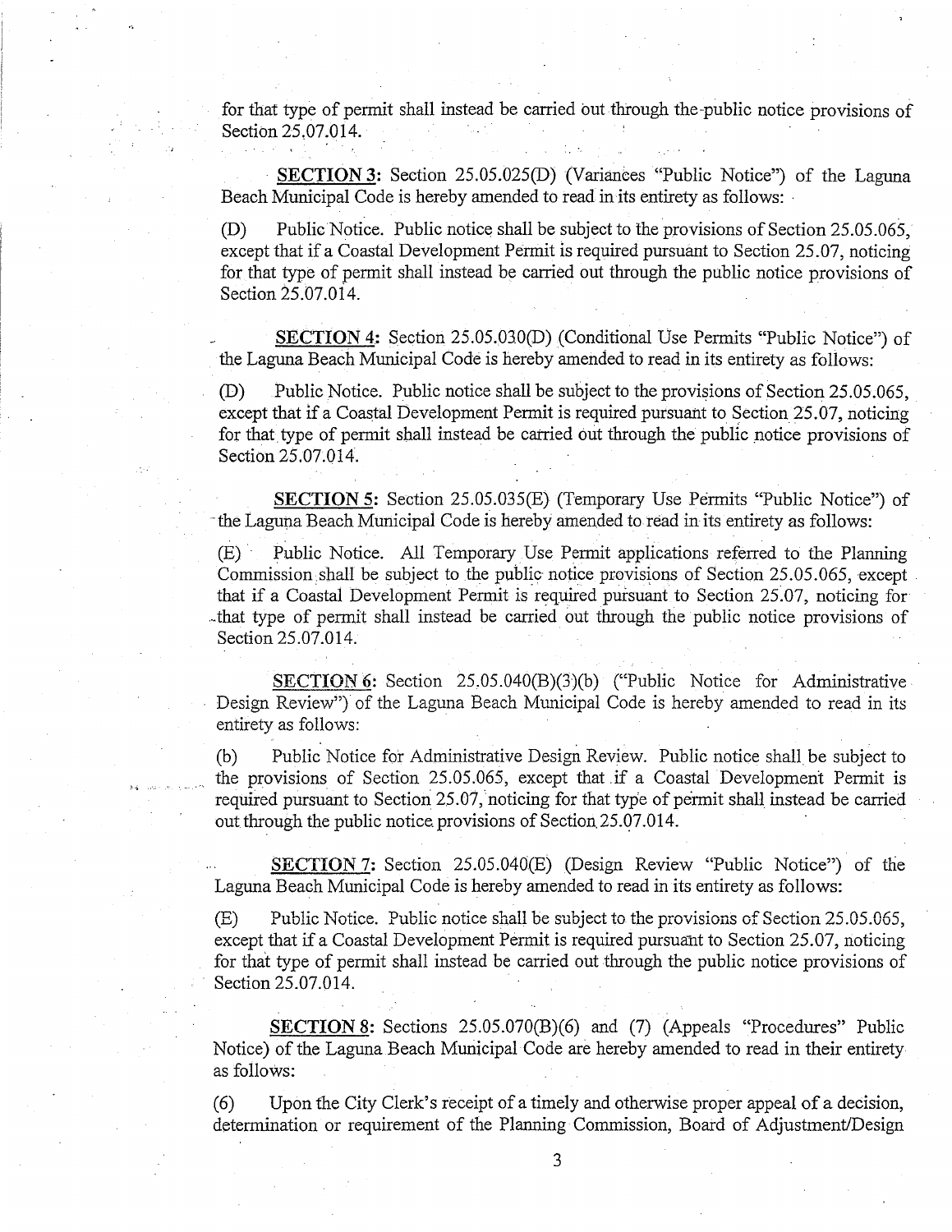Review Board or Director of Community Development, the appeal shall be set for a public hearing before the City Council no less than 14 calendar days nor more than 60 calendar days after receipt of the appeal. Public notice of the hearing for the appeal shall be subject to the provisions of Section 25.05.065, except that the public notice for appeals of Coastal Development Permits shall be instead carried out through the public notice provisions of Section 25.07.014.

Notwithstanding the foregoing and any other provisions of Chapter 25.05, any  $(7)$ decision, determination and requirement of the Planning Commission and Board of Adjustment/Design Review Board shall be automatically appealed to the City Council where a member of the Commission or Board has an ownership, leasehold or consulting interest in the property or project which is the subject of the decision, determination or requirement. The appeal shall be set for a public hearing before the City Council no less than 14 calendar days nor more than 60 calendar days after the date of the decision. determination or requirement. Public notice of the hearing for the appeal shall be subject to the provisions of Section 25.05.065, except that the public notice for appeals of Coastal Development Permits shall be instead carried out through the public notice provisions of Section 25.07.014.

SECTION 9: Section 25.05.075(B)(3) (Revocation Public Notice) of the Laguna Beach Municipal Code is hereby amended to read in its entirety as follows:

Prior to revocation, a noticed public hearing shall be held. Public notice shall be  $(3)$ subject to the provisions of Section 25.05.065.

**SECTION 10:** Section 25.08.022 "Lot Line, Front" definition of the Laguna Beach Municipal Code is hereby amended to read in its entirety as follows:

"Lot Line, Front" means the property line or lines separating a lot from streets in the case of an interior lot and the line separating the narrowest street frontage of a lot from the street in the case of a corner lot or reversed corner lot. A lot may have more than one front lot line. Following a 10-day public comment period prior to which public notice was provided in accordance with Section 25.05.065, an exception from the designation for front lot line may be granted by the Design Review Board. The following criteria shall be considered when making an exception designation:

- The front yard designation in the code is inappropriate because of the  $(1)$ pattern of neighborhood development;
- $(2)$ The front yard designation in the code is inappropriate because of the historical orientation of the existing structure(s) on the site;
- $(3)$ The proposed orientation more nearly produces the required setback dimensions in all vards;
- $(4)$ The proposed orientation will provide a more harmonious relationship between the development on the subject property and the neighboring properties; and

 $(5)$ The granting of an exception from the designation for front lot line will consider the effect of creating nonconforming structure(s), and mitigate to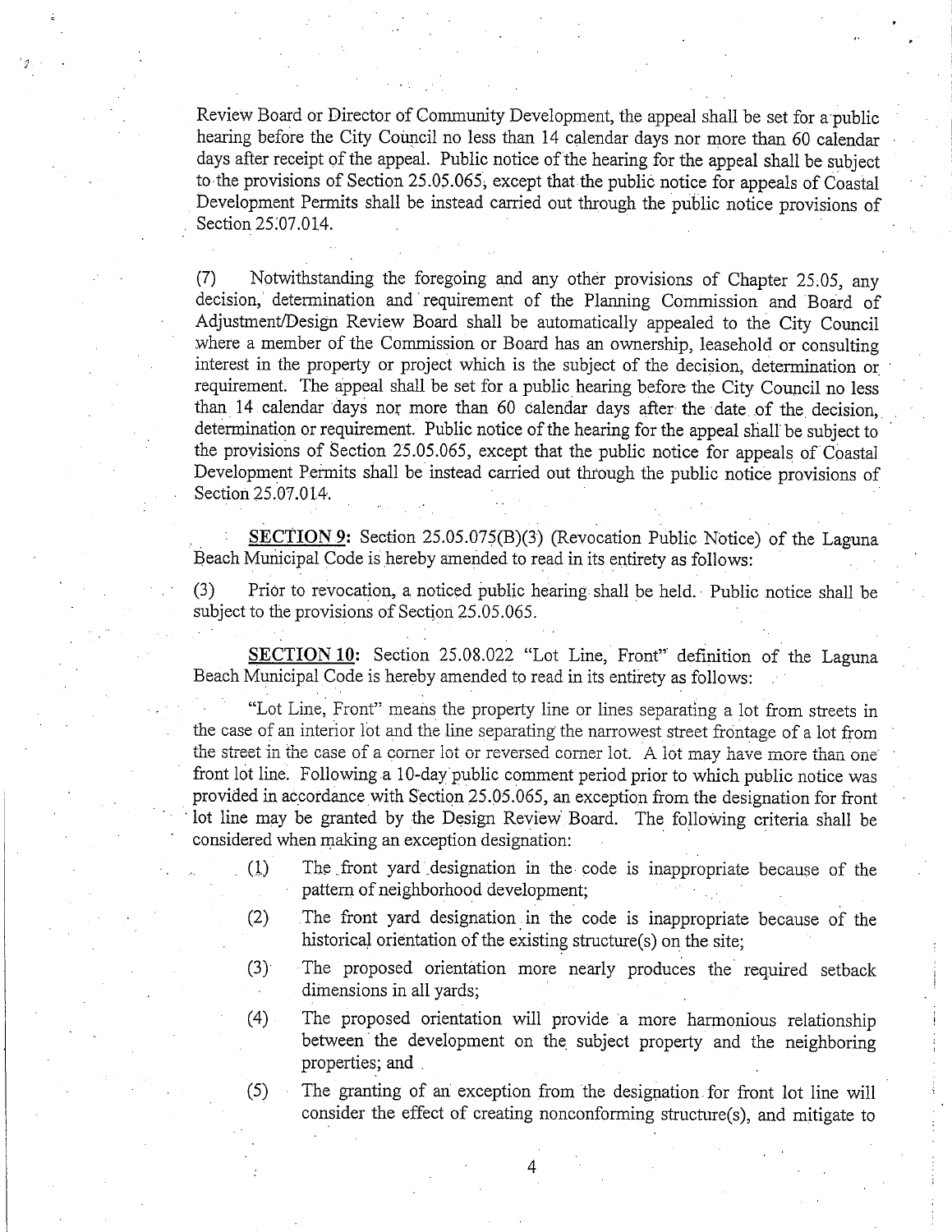the greatest extent possible the nonconforming aspect of the structure(s), in the exception is granted;

SECTION 11: Section 25.45.010(C) (Historic Preservation "Procedures for Demolition") of the Laguna Beach Municipal Code is hereby amended to read in its entirety as follows:

 $(C)$ Upon receipt of the application to demolish, the Department of Community Development shall, within 30 days, solicit input from the Heritage Committee prior to scheduling the request for public hearing before the Design Review Board. Public notice for the Design Review Board hearing shall be shall be subject to the provisions of Section 25.05.065, except that if a Coastal Development Permit is required pursuant to Section 25.07, noticing for that type of permit shall instead be carried out through the public notice provisions of Section 25.07.014.

SECTION 12: Section 25,47.050 (Condominium Conversions "Public Notice and Planning Commission Hearings") of the Laguna Beach Municipal Code is hereby amended to read in its entirety as follows:

### **Public Notice and Planning Commission Hearings.** 25,47,050

Upon acceptance of an application for a condominium conversion permit, the Director of Community Development shall cause the matter to be set for hearing before the Planning Commission, the hearing to be not more than 45 days from the acceptance of the application. Public notice of the hearing shall be subject to the provisions of Section 25.05.065, and shall be mailed to all tenants of the project apartments proposed to be converted to condominiums. However, if a Coastal Development Permit is required pursuant to Section 25.07, noticing for that type of permit shall instead be carried out through the public notice provisions of Section 25.07.014. At the public hearing the Commission shall review the application and supporting documentation submitted therewith, and shall receive pertinent evidence concerning the proposed use and the proposed conditions under which it would be operated or maintained.

**SECTION 13: Section**  $\cdot$  25.50.030(B) (Significant Watercourses "Demolition/Deletion Process") of the Laguna Beach Municipal Code is hereby amended to read in its entirety as follows:

Demolition/Deletion Process. Proposals to add or delete watercourses from the (B) Environmentally Sensitive Areas Map, or to change the status of significant watercourses shall be reviewed by the Planning Commission. Public notice shall be subject to the provisions of Section 25.05.065 and 25.07.026. The Planning Commission shall make its. determination based on its assessment of the watercourse as it relates to the criteria listed in Subsection (A), provided, however, that a significant watercourse can be deleted only if it is determined that it no longer serves a distinct functional, scenic or ecological purpose. The decision of the Planning Commission may be appealed to the City Council pursuant to Section 25.05.070.

SECTION 14: Section 25.55.006(D) (Telecommunication Facilities "Noticing Requirements") of the Laguna Beach Municipal Code is hereby amended to read in its entirety as follows: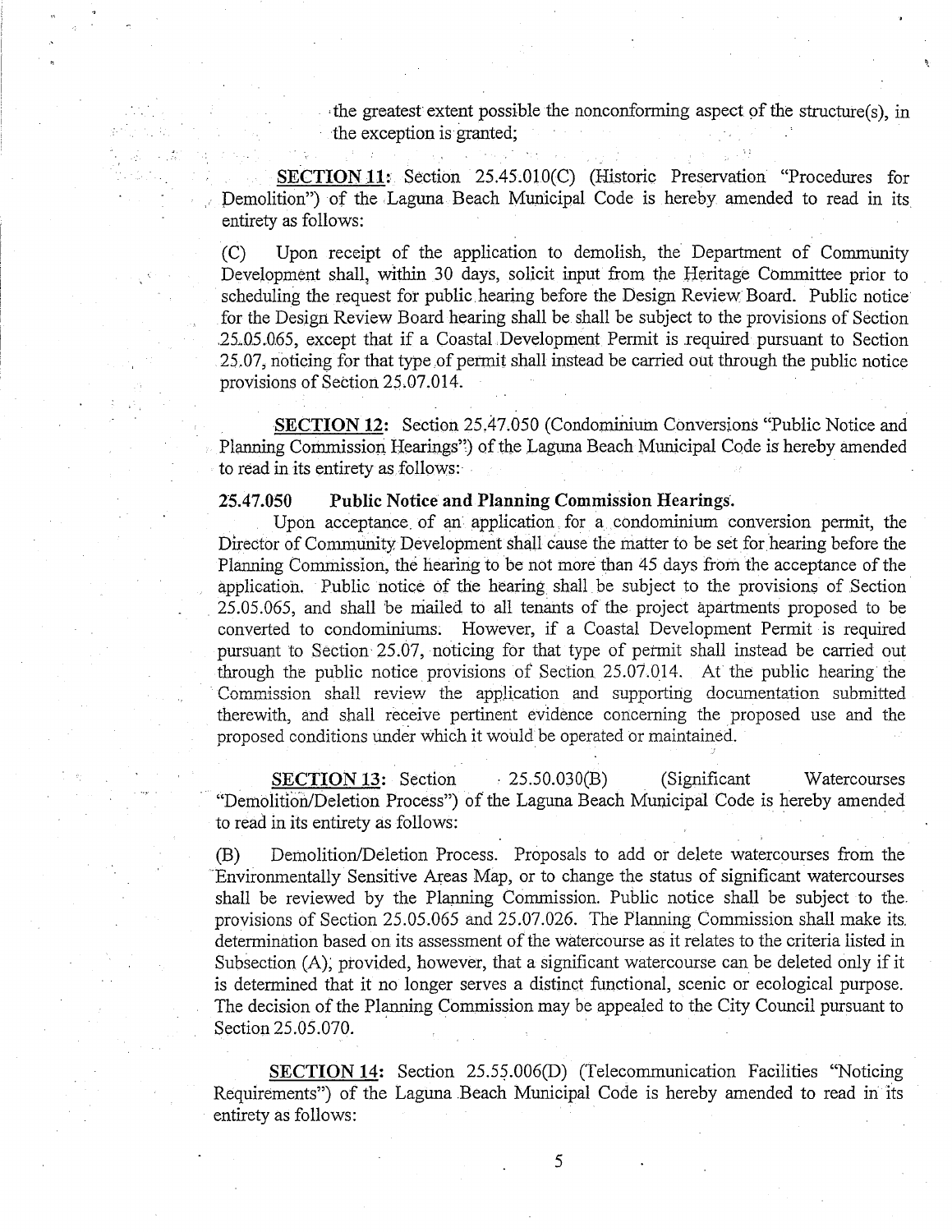Noticing Requirements. Public notice for telecommunication facility projects  $(D)$ subject to Design Review or Conditional Use Permit application processing shall comply with the noticing provisions of Section 25.05.065, except that if a Coastal Development Permit is required pursuant to Section 25.07, noticing for that type of permit shall instead be carried out through the public notice provisions of Section 25.07.014.

SECTION 15: Section 11.50.035 (Revocable Encroachment Permits "Public Notice Required") of the Laguna Beach Municipal Code is hereby amended to read in its entirety as follows:

### Public Hearing and Notice Required. 11.50.035

J,

Prior to approval of a Revocable Encroachment Permit by the Design Review Approval Authority, a noticed public hearing shall be held. Public notice shall be subject to the provisions of Section 25.05.065.

SECTION 16: This Ordinance is exempt from compliance with the California Environmental Quality Act (CEQA) pursuant to Section 15061(b)(3) of the State CEQA Guidelines.

SECTION 17: This Ordinance is intended to be of City-wide effect and application. All ordinances and provisions of the Laguna Beach Municipal Code and sections thereof inconsistent herewith shall be hereby repealed to the extent of such inconsistency and no further.

SECTION 18: If any section, subsection, sentence, clause or phrase of this Ordinance is for any reason held to be unconstitutional or otherwise invalid, such invalidity shall not affect the validity of this entire Ordinance or any of the remaining portions hereof. The City Council hereby declares that it would have passed this Ordinance, and each section, subsection, subdivision, sentence, clause or phrase hereof, irrespective of the fact that any one or more sections, subsections, subdivisions, sentences, clauses or phrases be declared unconstitutional or otherwise invalid.

The City Clerk of the City of Laguna Beach shall certify to **SECTION 19:** the passage and adoption of this Ordinance and shall cause the same to be published in the manner required by law in the City of Laguna Beach. This Ordinance shall become effective on the expiration of thirty (30) days from and after the date of its adoption.

ADOPTED this 23 day of April, 2013.

Kélly Boyd, Mayo

City Clerk

6